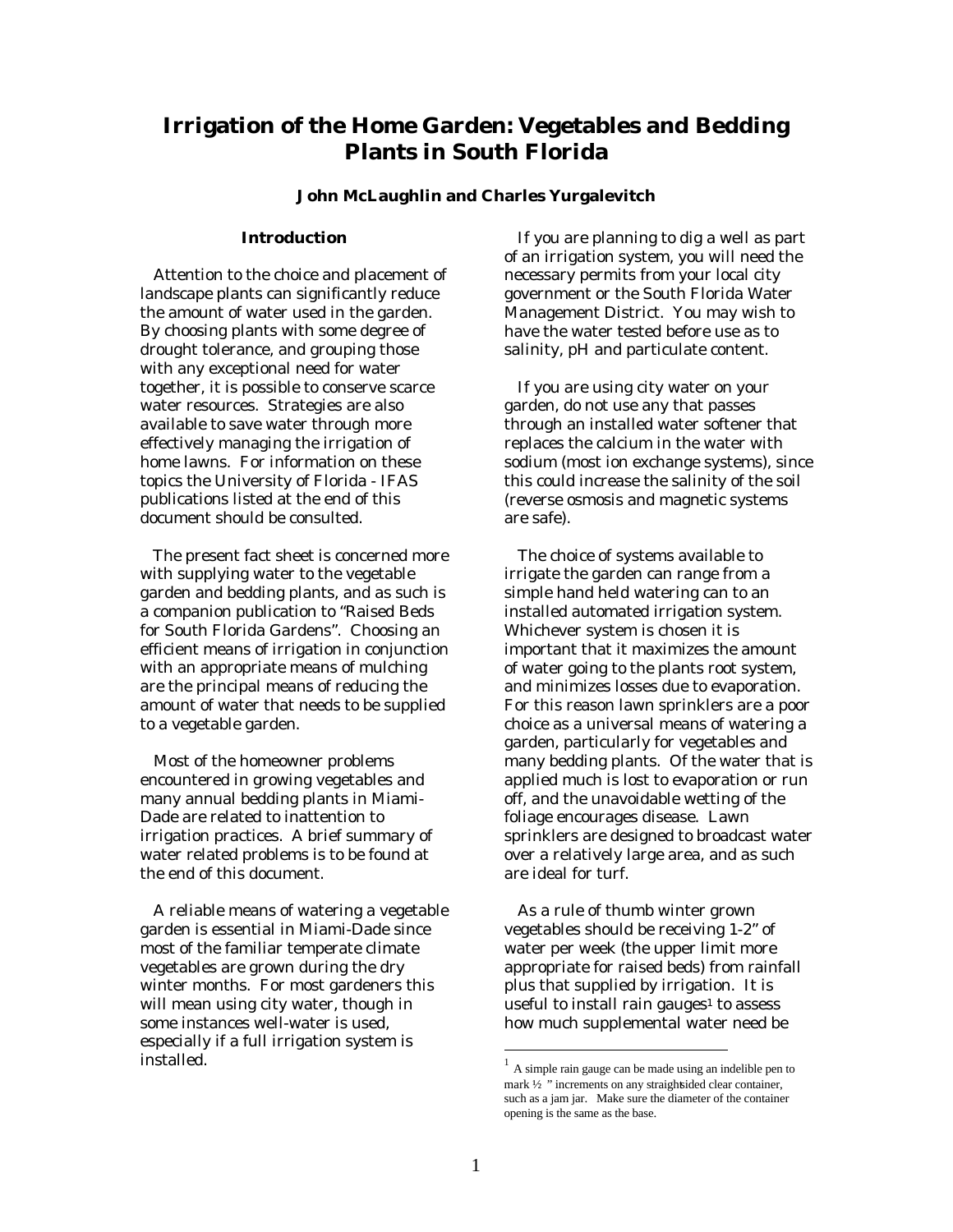supplied. Another indicator is the condition of the soil, where the top 1" of soil should be allowed to dry out in between applications of water.



 Water should be applied in one or at most two deep applications per week. To provide 1" of water for every 100 sq ft of plant bed will require approximately 65 gallons of water. The best time of day to water is in the morning just about sunrise, though this is not so important if a drip irrigation system is being used. Avoid watering late in the day to avoid the risk of plant edema (see below) in susceptible crops.

# **Watering By Hand**

 If you are using a hose, attach a water breaker nozzle and wand extension to permit gentle watering around the base of the plants, taking care not to damage them when moving the hose. Avoid wetting the foliage when you apply water to reduce the risk of leaf spotting diseases. For a large garden temporary stand-pipes can be installed, linked to the main water outlet, thereby reducing the length of hose that needs to be maneuvered around the plant beds. In order to comply with Miami-Dade code requirements the water outlet must be fitted with an ant-siphon device to prevent back flow of water into the main supply.

 For a small vegetable garden a watering can with a long neck (to reach under the lower leaves) fitted with a fine rose spray (to gently soak the soil) is recommended.

## **Simple Gravity Feed Irrigation Systems**

 The most elementary systems involve the use of a water reservoir to gravity feed water to a simple metering device so that water slowly seeps into the soil. One such system uses soda bottles as the water reservoir, the flow of water being regulated by a special plastic cone that fits onto the bottle. The bottle is inverted and the cone inserted in to the soil at the base of the plant.



**Gardener's Supply Co.**

 A more elaborate system uses a water filled plastic bag, mounted on a stake, as a reservoir to feed water by means of a length of tubing to a series of drippers placed at the base of a small row of plants. These and similar devices are useful for a small garden, particularly with raised beds where there is sufficient depth of soil to support the cones or stakes. Since no more than 4 – 8 gallons of water would be needed per application for a small garden, water can be transported to the garden in containers. This avoids the need for piped water on site, a useful feature for a children's small class garden.

## **Installed Irrigation Systems Using Piped Water**

 For larger gardens, where piped water should be available, there are more appropriate systems. The use of porous rubber soaker hoses is ideal for the vegetable garden. They are buried or laid across the surface of the soil in the plant bed where they "sweat" moisture along their entire length. Apart from conserving water, by slowly delivering it to the root zone of each plant, this type of hose has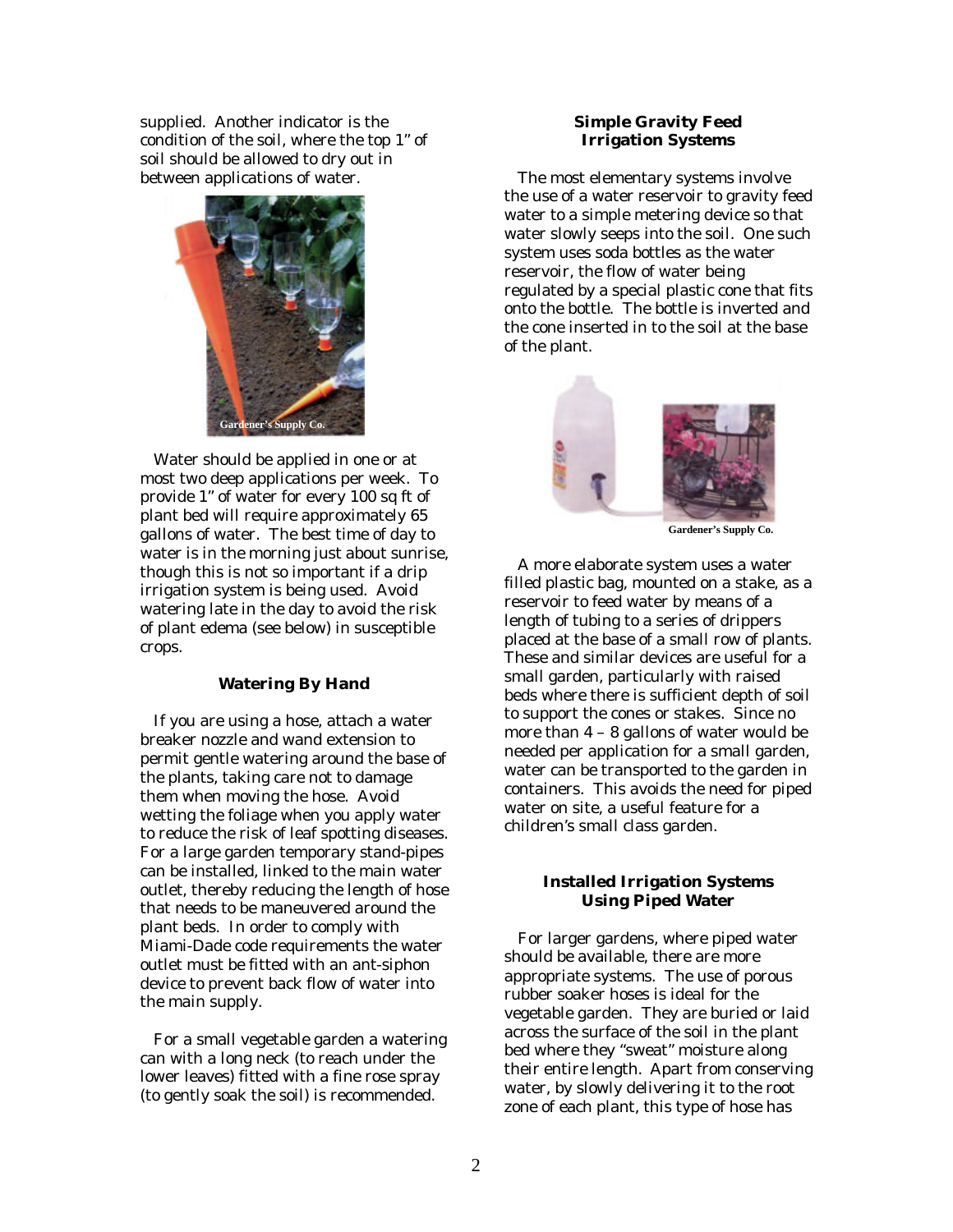one other positive environmental feature in that they contain at least 60-65% recycled rubber from automobile tires. In order to function precisely, water pressure should be maintained at no more than 10 psi and a 200mesh filter installed to remove particulate matter that could clog the hose. No more than 100' lengths of hose should be used and provision made to occasionally back flush each installation.

 In addition to an anti-siphon device (see above), the hose, pressure regulator and filter, it is recommended that timer(s) are part of the system to permit automatic watering. This is especially useful for a garden (e.g. community or school) where there is not always somebody on site, and in general it permits watering during the early hours of the day when it may not be convenient to manually attend to an irrigation system. Timer settings should be reviewed according to water needs (factoring in rainfall and soil conditions) on a weekly basis. For systems using an irrigation pump, an automatic rain shutoff should be installed to prevent unnecessary watering.

 For a 4' wide vegetable bed, the soaker hose should be snaked down the middle of the bed with loops 3' wide spaced 1' apart. To estimate how long to water, follow the calculations in the footnote2, making adjustments for different water flow rates. For a given brand of hose the flow rate can differ and is dependent on the length of hose and water pressure.

 Alternatively, there are metering devices that will shut off the water after a pre-set volume of water has been supplied. Estimate the volume by calculating the area to be irrigated, multiply this by the depth to obtain the volume in cubic inches. Divide this figure by 241 to convert to gallons.

 If more than one length of soaker hose is required, attach a multiple outlet to the main water supply, plus a pressure regulator and timer for each line to enable maximum flexibility. For any system add together the flow rates for each separate irrigation line and ensure that it does not exceed 75% of the flow rate at the main water outlet.

 Where the total flow rate is in excess of that at the main outlet, water the garden in sections that are below the 75% limit. Automatic timers will simplify matters if water has to be supplied sequentially to different sections of the garden. With larger gardens, or those having plants with diverse water needs, the area should be divided into zones that enable plants having similar water requirements to be served by the same irrigation line.



 Similar in concept to the porous soaker hose are others manufactured with small holes along their length through which water can drip. As with all systems it is essential to be able to control water pressure so that water is evenly delivered along the length of the hose.

#### **More Complex Irrigation Systems**

 The most expensive and efficient irrigation systems use drip emitters to deliver a slow trickle of water directly to the root zone of a plant or group of small plants. Apart from conserving water, by directing it to the root zone, less water is made available to neighboring weeds. Used in conjunction with black plastic mulch, problems with weeds can be greatly reduced. The system uses a main irrigation line to pipe water via two sub lines to manifolds that feed numerous

 2 A 100' length of hose looped 3' (width) by 1' down the length of a 4' wide bed will extend for 25' and cover 100 sq ft. To provide 1" of water, 1440 cu in (120 x 120 x 1) or approximately 65 gallons (1440/231) need to be supplied. At 10psi and a flow rate of 1 gallon/min/100' hose length, this would mean irrigating for approximately 65 minutes.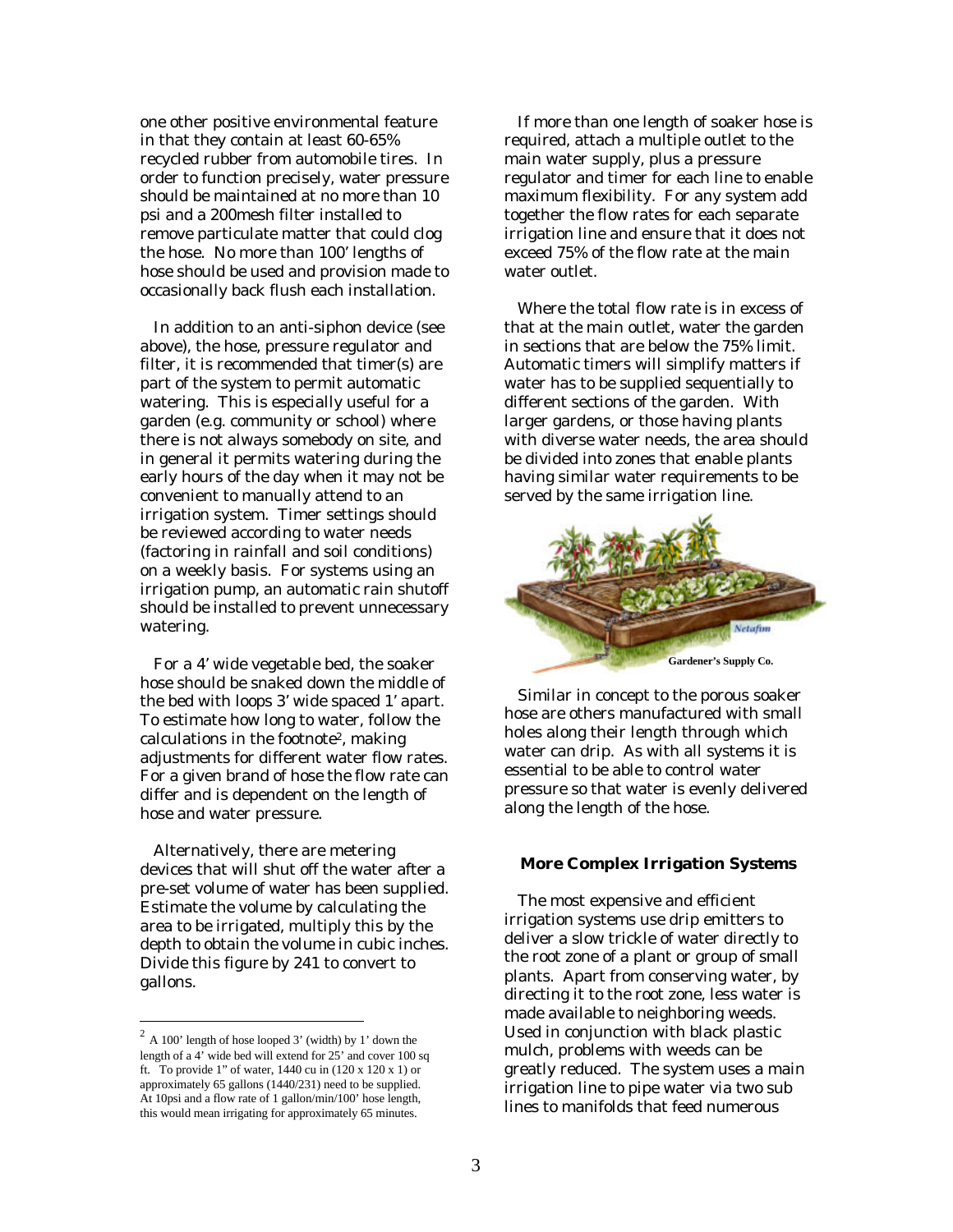lateral lines equipped with regularly spaced emitters. There are a variety of different types of emitters, from simple regularly spaced holes in the lateral lines, to attachments that automatically compensate for changes in water pressure.

 Emitters can be chosen according to the situation, with some more suited to watering vegetables and bedding plants and others for landscape shrubs or individual trees. Different types of emitters should not be placed on the same irrigation line.



**Gardener's Supply Co.**

 It is also possible to introduce plant nutrients into the water used to irrigate plants (fertigation) through the use of fertilizer meter injectors. Nitrogen (as urea plus ammonium nitrate) is most commonly supplied in this manner, as well as chelated forms of micro-nutrients (Zn, Fe) where needed. Some nutrients, in particular phosphorus, can cause problems since they are liable to come out of solution, a problem aggravated by the high pH of the water in Miami-Dade. There can also be problems with nutrients becoming concentrated in the very top layers of soil, above most of the root zone, where they are unavailable to the plant.

 It should be possible for a competent "handyman" to install an irrigation system having no more than 200' of laterals and operating at 25-30psi (main supply). For a more extensive system the input of a qualified irrigation specialist is highly recommended.

 Although investing in an irrigation system will ensure more economical use of water and save time, the benefits will only be realized if the system is routinely

monitored (e.g. leaks and blocked emitters) and repaired as needed. Microirrigation systems of the type described above are susceptible to clogging from minerals present in water or, less likely for city water, growth of algae or slime producing bacteria. The lines should be regularly back-flushed and not left unused; frequent use helps to prevent plugged openings.

### **Signs of Plant Problems Due to Incorrect Soil Moisture**

 Too much or too little soil moisture as well as inappropriate methods of applying water can all cause visible signs of plant damage and disease. Too little soil moisture causes wilting, often not observed until afternoon as temperatures rise and plants loose more water. Insufficient soil moisture can also limit fruit set in vegetables such as tomatoes and cucurbits. Drying winds can also exacerbate the problem, with plants exhibiting scorched leaf margins. A lack of soil moisture can also cause nutritional problems since with less water uptake there is a reduced uptake of available soil nutrients. If there is a severe lack of soil moisture, apply water slowly since a sudden increase can result in damage such as head splitting in broccoli.

 Too much soil moisture causes plant roots to die through lack of oxygen as a result of poor soil aeration. Foliage becomes much paler in color, and wilting occurs as the soil becomes waterlogged. Soil that is too moist encourages disease to develop in the roots and the stem at the soil line, and this too will cause plants to suddenly wilt and die.

 If vegetables or annuals are grown from seeds sown directly into the plant bed, soil that is too moist increases the risk of a soil borne disease that causes emerging seedling stems to collapse at the soil line (damping off).